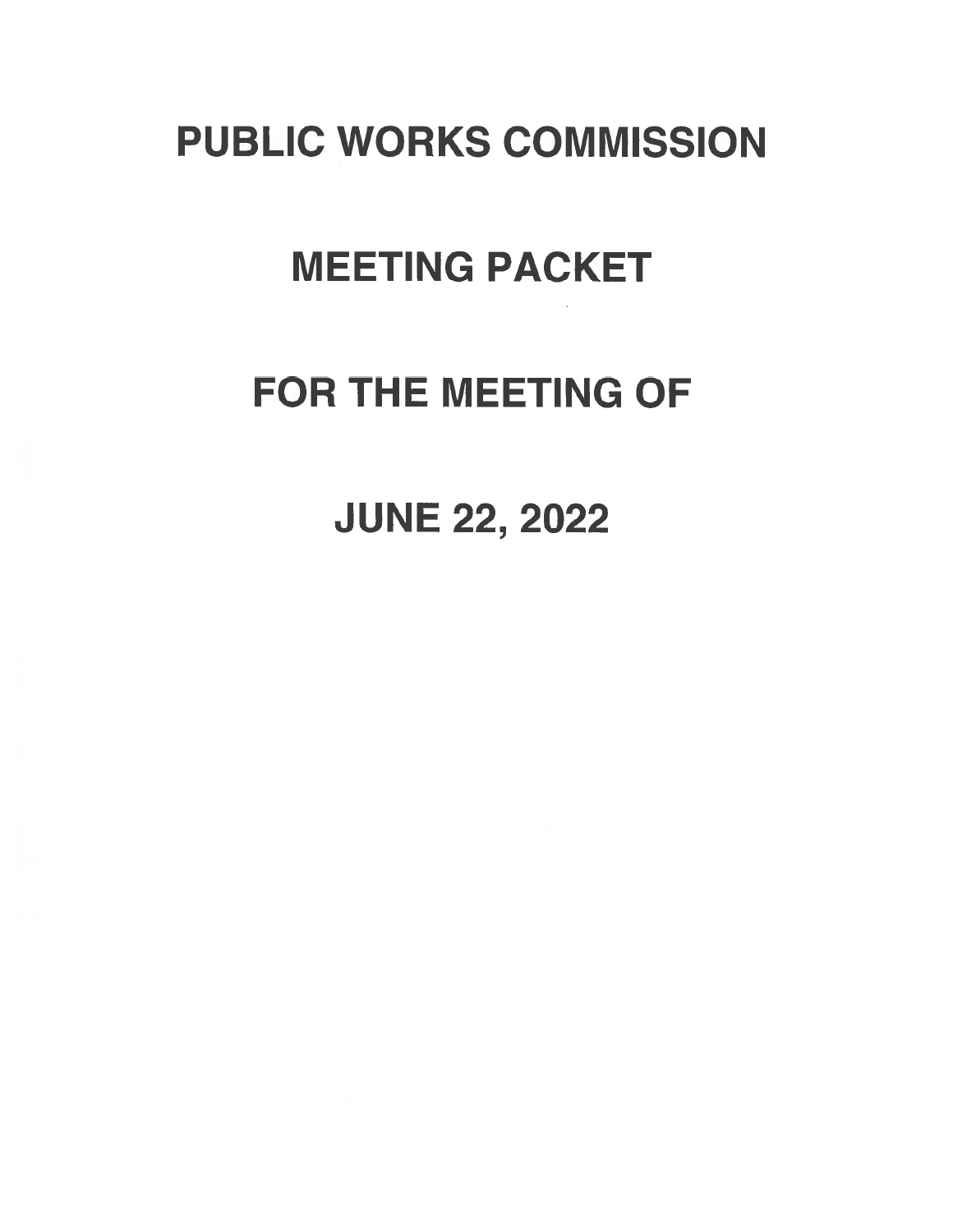# AGENDA ITEM B.1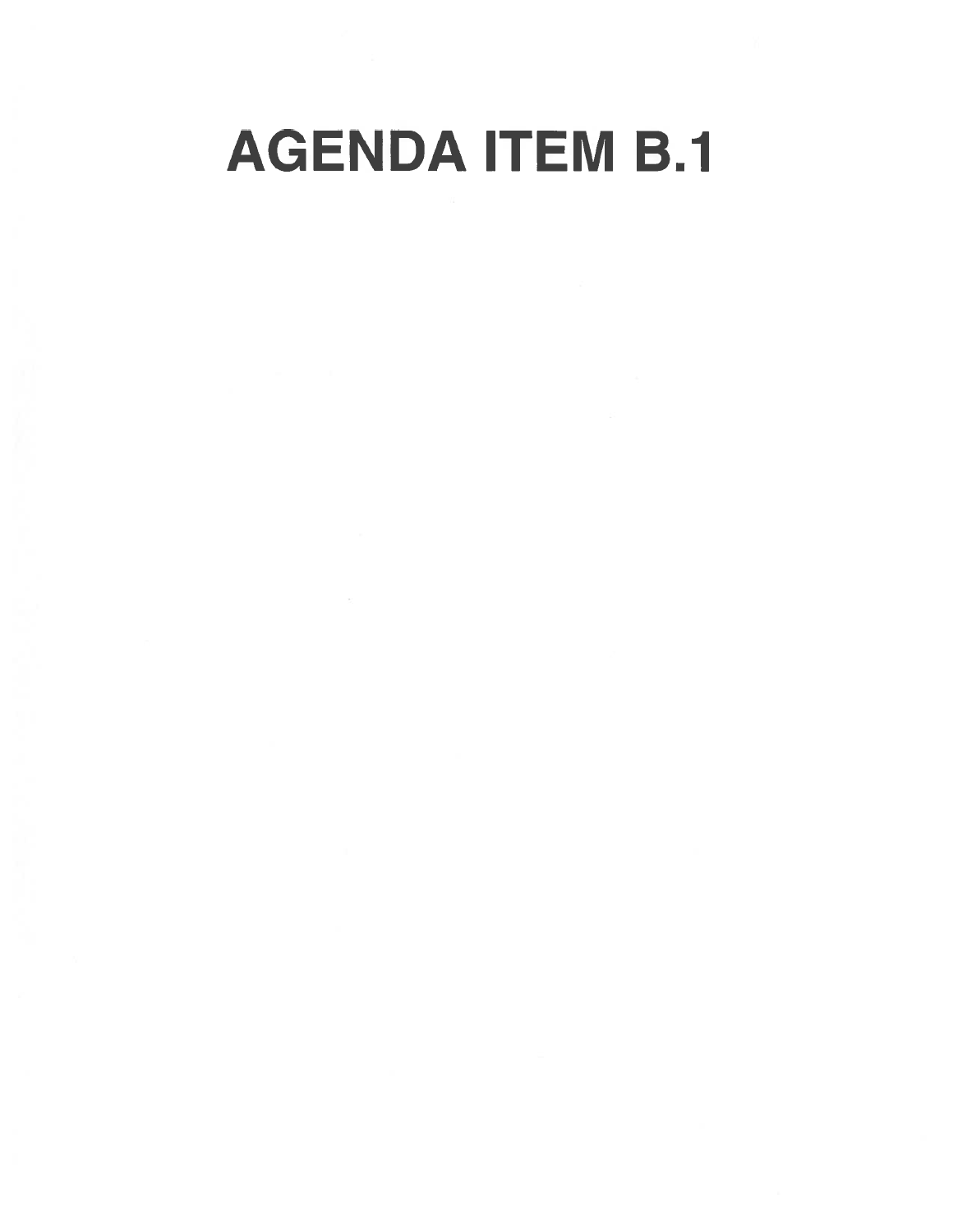#### PUBLIC WORKS COMMISSION ACTION MINUTES April 27, 2022

#### A. CALL TO ORDER

The regular meeting of the Public Works Commission was called to order by Chairperson Michael Silva at approximately 1:33 p.m., Wednesday, March 23, 2022, via <sup>a</sup> BlueJeans online video conference, Meeting ID 753 345 722.

A quorum of the Commission was present. (See Record of Attendance.)

#### B. ACCEPTANCE OF MEETING MINUTES

The Commission unanimously approved acceptance of the March 23, 2022 meeting minutes.

#### C. PUBLIC TESTIMONY

Barbara Long, testifying in suppor<sup>t</sup> of Item D.2. Ms. Long, <sup>a</sup> representative of the Friend of Old Maui High School, noted the prevalence of trespassing, vandalism, vagrancy, and other illicit activity has increased along Holomua Road and around the Old Maui High School campus. The added street lights being requested will help deter the illicit activities. In addition, she noted there are no existing street lights on Holomua Road which contributes to an unsafe traffic condition for users, including the Maui Invasive Species Committee ("MISC"), that access the campus at night. The added street lights will improve the traffic safety conditions.

Teya Penniman, acting manager for MISC, testifying in suppor<sup>t</sup> of Item D.2 to improve safety conditions for MISC staff whose operations are based at the Old Maui High School Campus. Ms. Penniman noted that the proposed street lights will be located approximately <sup>1</sup> mile of <sup>a</sup> colony of 'ua'u kani (wedge-tailed shearwater) seabirds located at Hookipa Beach Park and that seabird fledglings can be impacted by street lights. She requested that the street lights to be installed be seabird and turtle friendly, which specified that lighting is shielded, down-directed, and contains less than 2 percen<sup>t</sup> blue-light content.

#### D. NEW BUSINESS

1. Street Naming Application for new private streets for the Mahinahina Mauka Subdivision — Phase I, Subdivision No. 4.1027, in Lahaina, TMK: (2) 4-3- 001:083.

Commission Chair Silva noted the application indicated that the applicant has not authorized the Commission to amend the street names as necessary for approval.

The Department noted its opposition to the proposed names Pulelehua Drive and Alani Street and to the alternate name Pu'unani Street because these names are existing street names.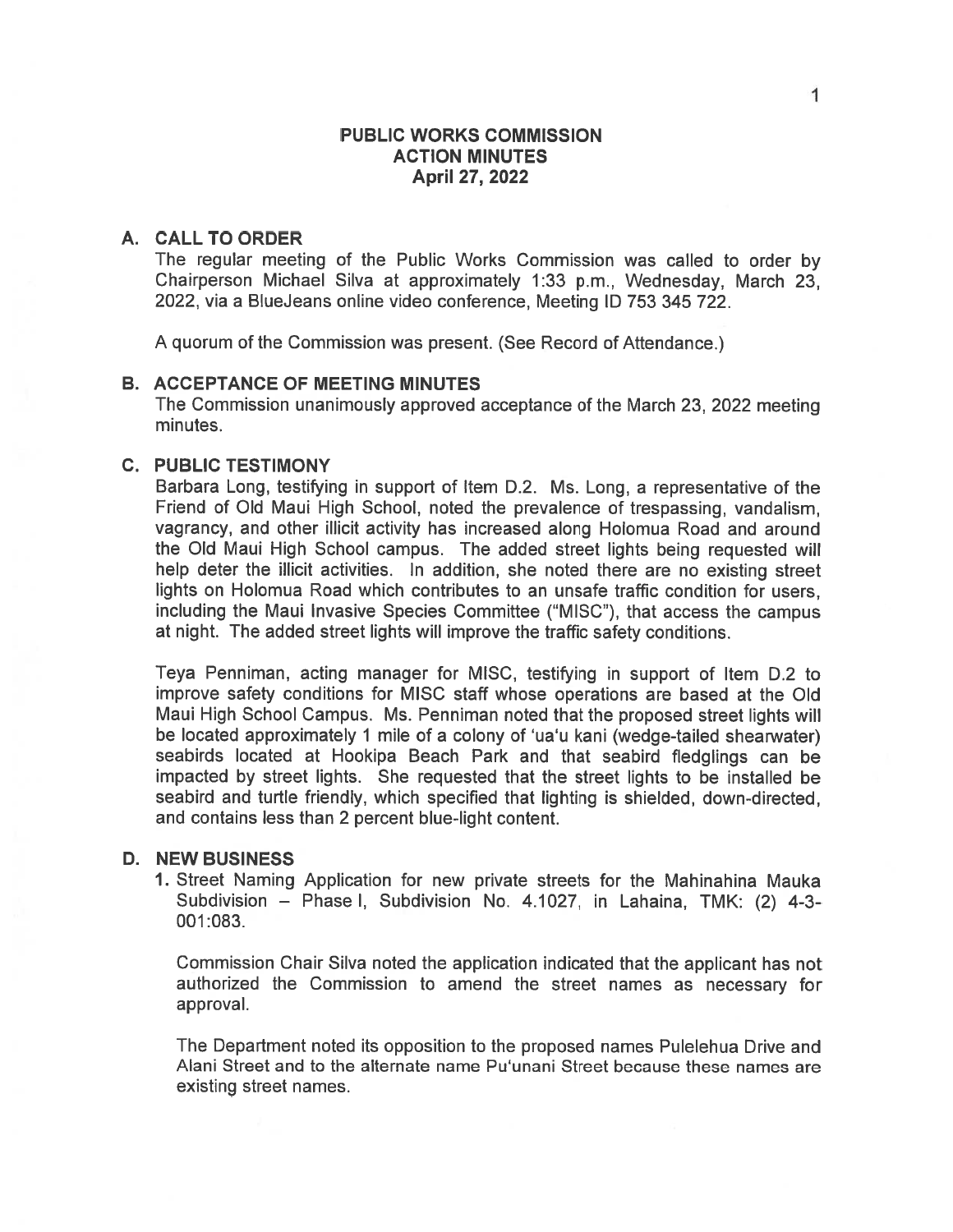Commissioner Kawa'a noted that the atternate name Hulakohola Drive does not grammatically translate to mean dancing whales as proposed by the applicant. The correct translation for dancing whales is Koholãhula.

Commissioner Kawa'a noted additional information on the proposed translation for the proposed name Kekalohe Road is required to determine whether its spelling and grammar are correct.

Commissioner Kawa'a noted that the alternate name Pu'uani Street does not grammatically translate to mean beautiful hills as proposed by the applicant. The correct translation for beautiful hills is Pu'unani.

<sup>A</sup> motion was made by Commissioner Freitas and seconded by Commissioner Otomo to recommend approval of the street names Pohakea Street, Kealoha Avenue, and 'Ulii'uli Road and to recommend disapproval of the proposed names Pulelehua Drive, Hulakohola Drive, Alani Street, Pu'uani Street, and Kekalohe Road for the reasons as noted in the Commission's discussion.

The Commission voted 9-0 in favor of the motion.

2. Streetlight Request to install two new streetlights fronting the Old Maui High School on Holomua Road, Paia, Maui.

The Department stated it has no objection to the proposed street light request.

The Commission asked for information on the cost of the streetlight installation. The Department noted that recently Hawaiian Electric has not charged the County for the cost of installing new streetlights on existing utility poles but that the County would need to pay the monthly service costs to operate the lights.

The Commission questioned the efficacy of lighting as <sup>a</sup> deterrent to the illicit activity occurring <sup>g</sup>iven the remote nature of the campus and the minimal security presence along Holomua Road.

The Department noted that the remoteness of the campus may cause lighting to being <sup>a</sup> less effective deterrent, however the additional lighting would aid the police when they respond to incidents in the area.

<sup>A</sup> motion was made by Commissioner Kawa'a and seconded by Commissioner Namoa-Hanusa recommend approval of the street light request. The Commission voted 8-1 in favor of the motion, with Commissioner Freitas voting against the motion.

E. NEXT REGULAR MEETING DATE: Wednesday, May 25, 2022, at 1:30 p.m Next meeting to be held remotely.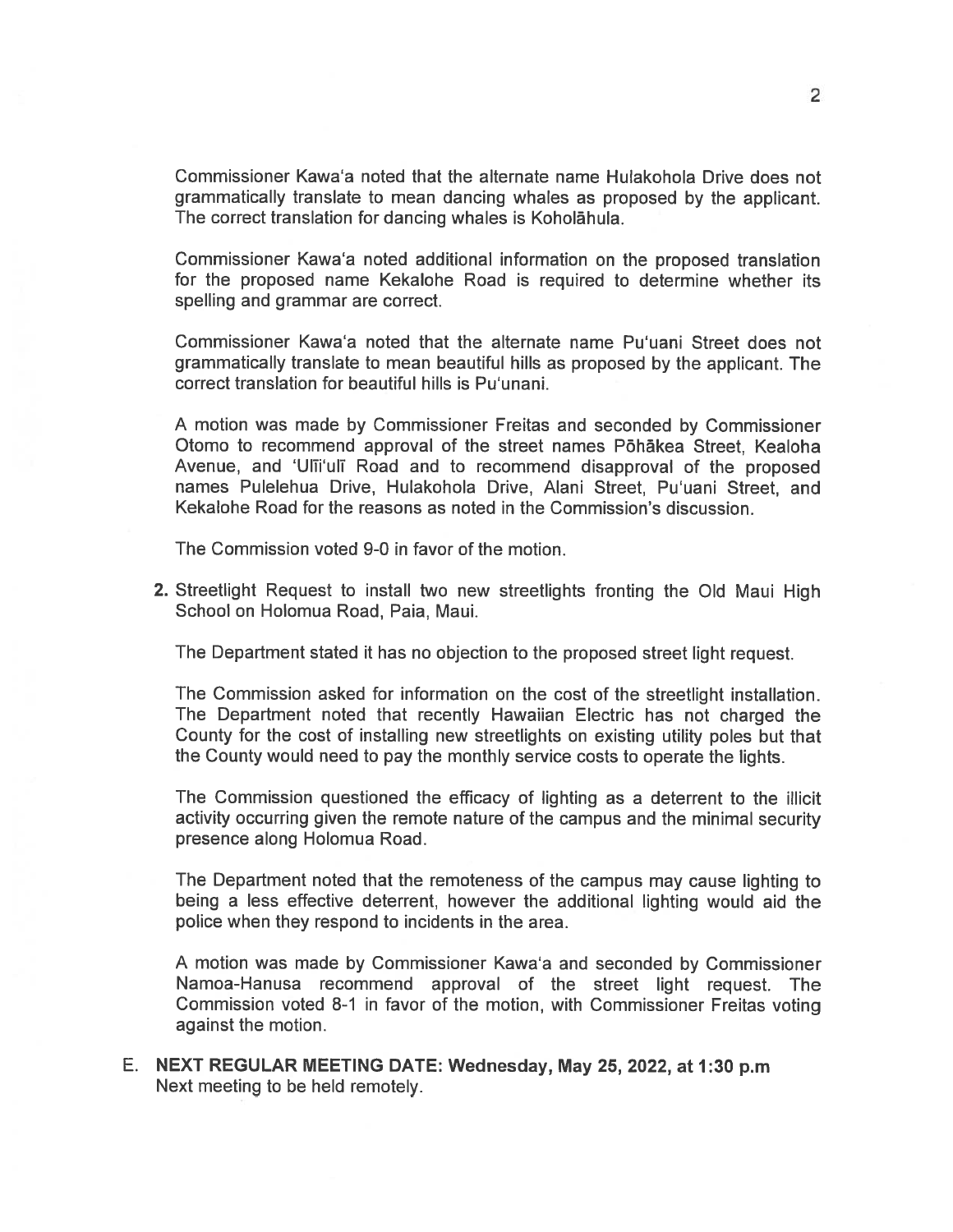#### F. ADJOURNMENT

The meeting was adjourned at 2:25 p.m.

Submitted by,

Digitally signed by Jordan Molina, Director of Public Works Date: 2022.06.16 12:15:09-1000'

Jordan Molina **Date** Director of Public Works

3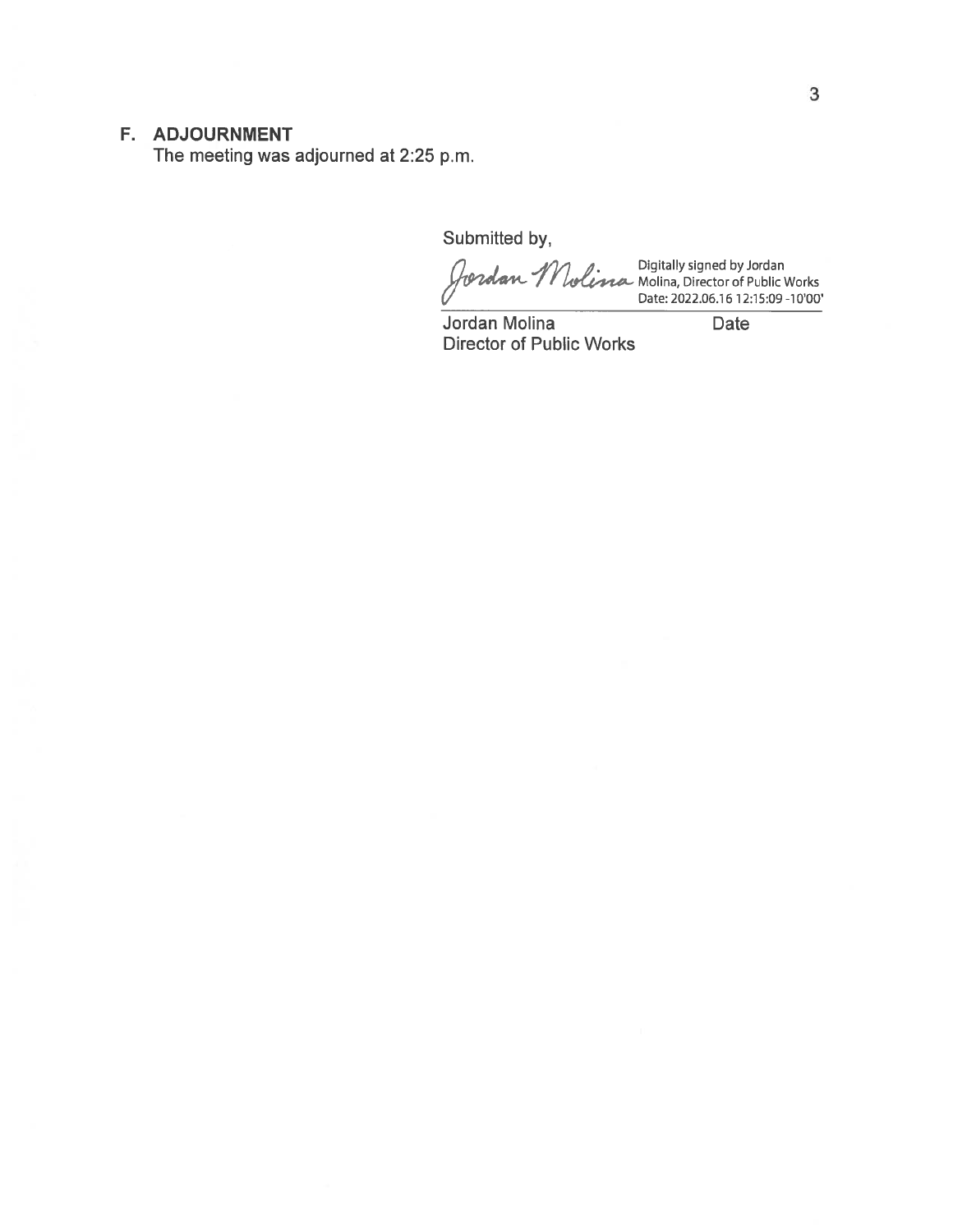#### RECORD OF ATTENDANCE

#### Present (Location, Other persons)

Joshua Berlien (Remotely from work office, alone) Alberta de Jetley (Remotely from work office, alone) Jack Freitas (Remotely from work office, alone) Luana Kawa'a (Remotely from home, alone) Pelenatita Namoa-Hanusa (Remotely from home, alone) Derek Ono (Remotely from work office, alone) Michael Silva (Remotely from work office, alone) Stacy Otomo (Remotely from work office, alone) Noah Walin (Remotely from work office, alone)

Excused

None

Absent Robert Johnson

#### **Others**

Jordan Molina, Director of Public Works Gary Ambrose, Deputy Director of Public Works Kurt Watanabe, Department of Public Works Engineering Division Michael Hopper, Department of the Corporation Counsel Barbara Long, Friends of Old Maui High

S:\ALL\Public Works Commission\MEETING MINUTES\2022 Minutes\PWC Minutes 2022-04-27.doc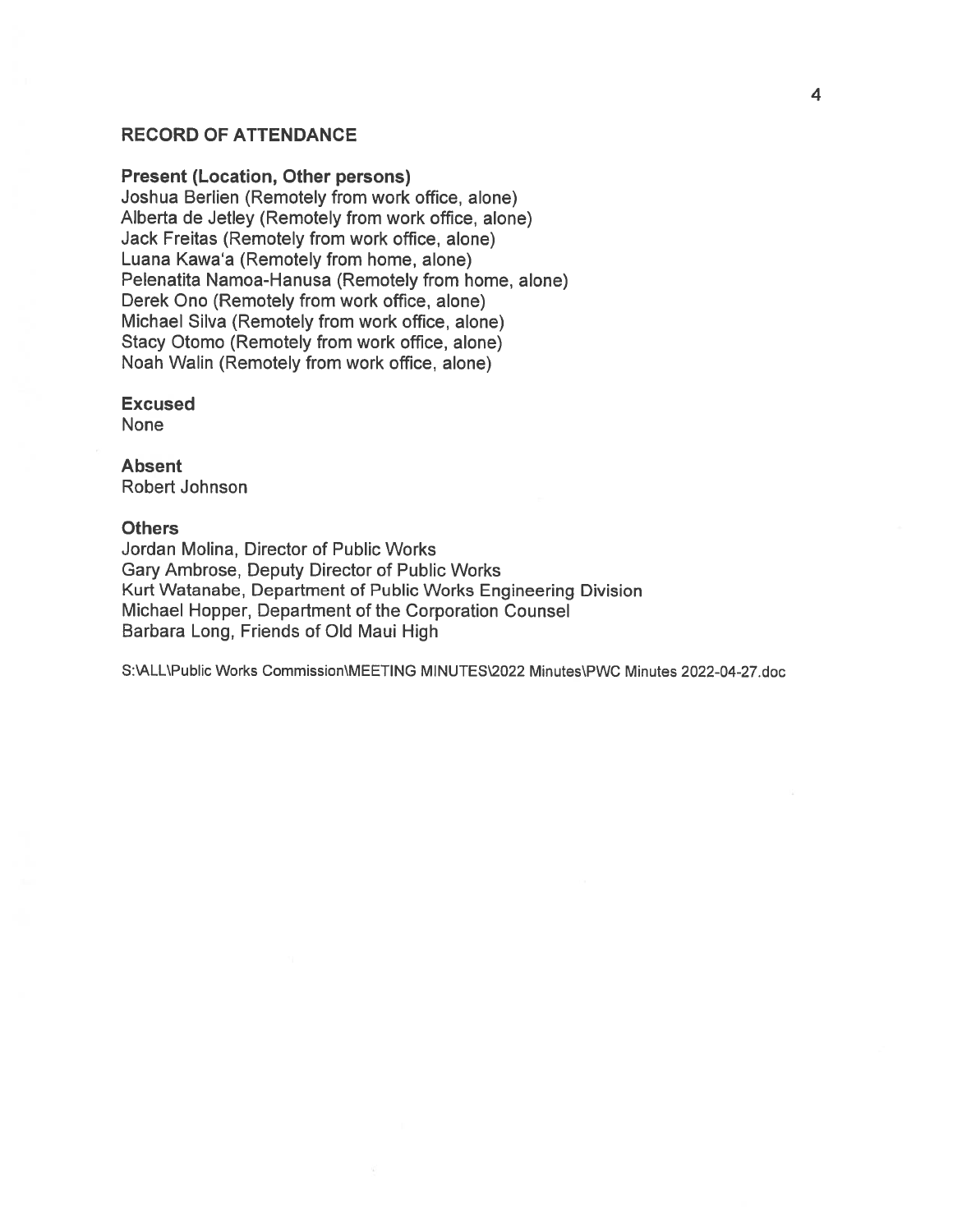# AGENDA ITEM D.1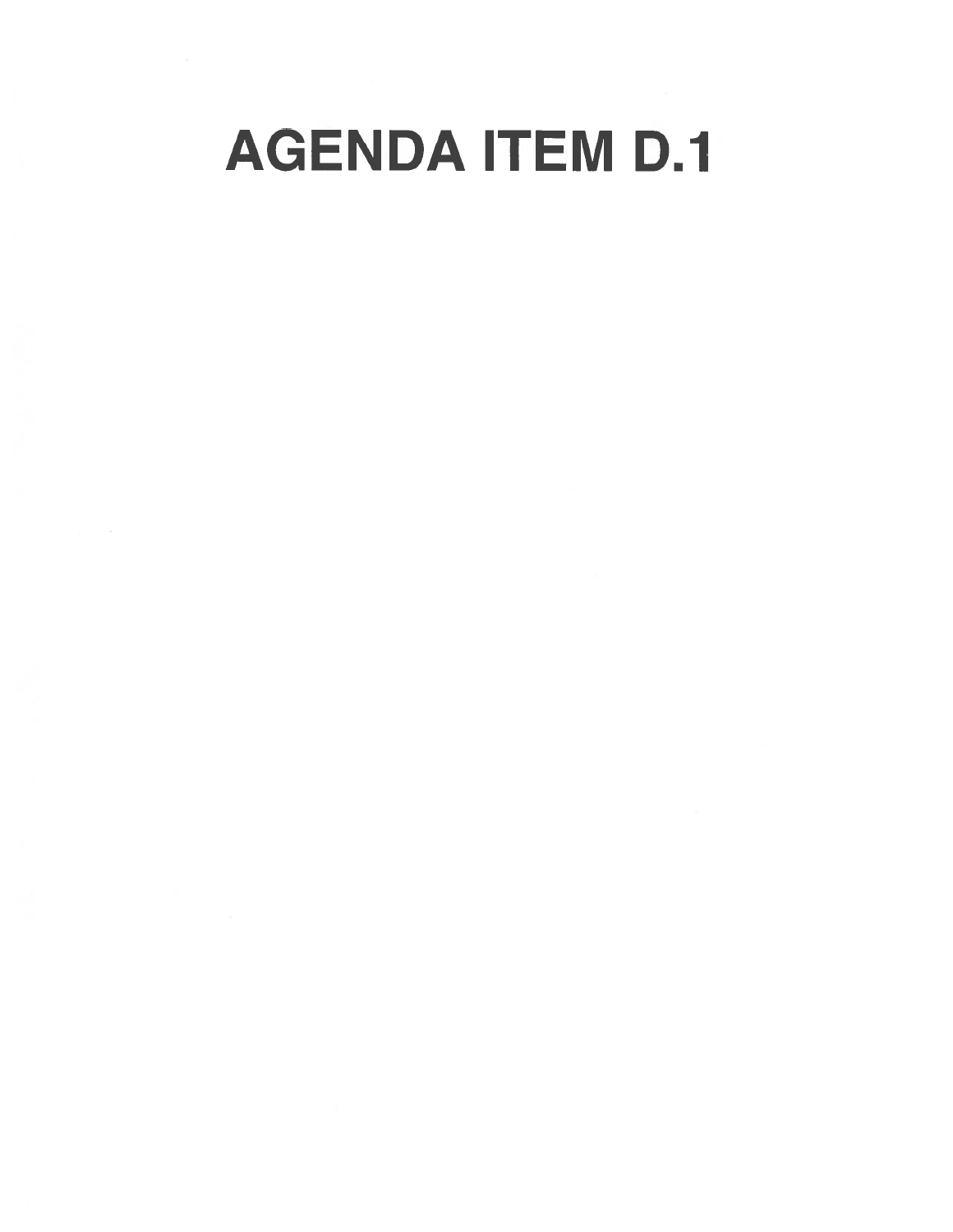| MICHAEL P. VICTORINO<br>Mayor                                 | RECEIVED              |         |                                                                                                                                       |                                   |                                                                                               |
|---------------------------------------------------------------|-----------------------|---------|---------------------------------------------------------------------------------------------------------------------------------------|-----------------------------------|-----------------------------------------------------------------------------------------------|
| <b>JORDAN MOLINA</b><br><b>Director</b>                       | <b>APR 18</b><br>22   | A10 :31 |                                                                                                                                       |                                   |                                                                                               |
| <b>GARY L. I. AMBROSE</b><br><b>Deputy Director</b>           |                       |         |                                                                                                                                       |                                   | 医眼腺                                                                                           |
| WADE SHIMABUKURO, P.E.<br>Development Services Administration | COUNTY OF MAUI        |         | PUBLIC WORKS COUNTY OF MAUI                                                                                                           | 巴比尔哈                              | COMMENTS                                                                                      |
| RODRIGO "CHICO" RABARA, P.E.<br><b>Engineering Division</b>   |                       |         | <b>DEPARTMENT OF PUBLIC WORKS®</b>                                                                                                    |                                   | aria<br>Ba<br>$\mathbb{C}^{-1}$ Oil<br>SCAN<br>FILE<br><b>AdOC</b><br>$\mathop{\mathbb{C}}_7$ |
| JOHN R. SMITH, P.E.<br><b>Highways Division</b>               |                       |         | <b>ENGINEERING DIVISION</b><br>200 SOUTH HIGH STREET, ROOM 410                                                                        |                                   |                                                                                               |
| Telephone: (808) 270-7745<br>Fax: (808) 270-6267              |                       |         | WAILUKU, MAUI, HAWAII 96793                                                                                                           | ilio ana YST<br>PERCONNEL<br>DSA. |                                                                                               |
|                                                               |                       |         | <b>MEMORANDUM</b>                                                                                                                     | ENGR.<br>持定者<br>SISTY.            |                                                                                               |
| TO:                                                           |                       |         | MICHAEL SILVA, PUBLIC WORKS COMMISSION CHAIR.<br>AND MEMBERS OF THE PUBLIC WORKS COMMISSION.                                          |                                   | Oue                                                                                           |
| FROM:                                                         |                       |         | JORDAN MOLINA, DIRECTOR OF PUBLIC WORKS                                                                                               |                                   | ñų,                                                                                           |
| DATE:                                                         | <b>APRIL 5, 2022</b>  |         |                                                                                                                                       |                                   |                                                                                               |
| <b>SUBJECT:</b>                                               | TMK: (2) 4-68-033:001 |         | <b>PUBLIC WORKS COMMISSION AGENDA REQUEST</b><br><b>COUNTY PARK FACILITY RENAMING APPLICATION</b><br>PUAMANA PARK (LAHAINA, MAUI, HI) |                                   |                                                                                               |

The Department of Public Works is transmitting for your review and recommendation, an Application for Naming and Renaming Existing County Parks and Facilities that requests to rename Puamana Park, in Lahaina, Maui, to Waiahiokole Burial Preserve.

The applications for the park and overall site map are attached.

#### **Recommendation and Options**

The Department of Public Works requests recommendation from the Public Works Commission. The commission has the following options:

¥

- $1<sub>1</sub>$ Recommend approval of this request.
- $2.$ Recommend denial of this request.

**JM/KW (ED22-0293)** 

**Attachments** 

Traffic Section (electronic w/o attachments) CC.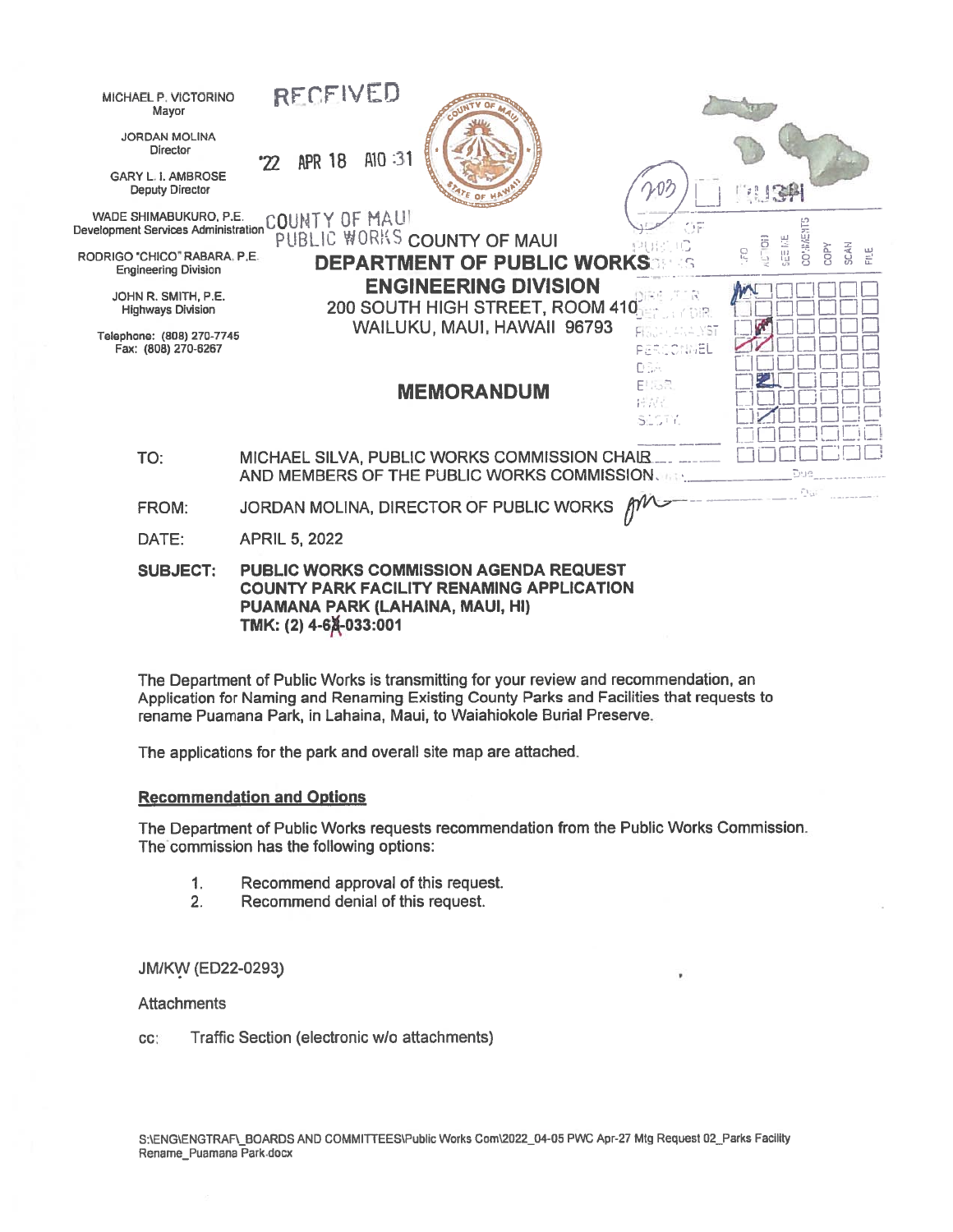

COUNTY OF MAW DEPARTMENT OF PUBLIC WORKS

#### **APPLICATION FOR NAMING** ENGINEERING DIVISION AND RENAMING EXISTING WAILUKU, HAWAII 96793 COUNTY PARKS AND FACILITIES

#### PUAMANA PARK WAIAHIOKOLE BURIAL PRESERVE

Current Park or Facility Name Proposed Park or Facility Name PARKS & RECREATION (2)4-6-033:001

County Department In Control of Park or Facility Tax Max Key No.

#### APPLICATION REQUIREMENTS

Applicants are required to submit twelve (12) copies of the typed application and supporting documents to the Department of Public Works, Engineering Division. The following supporting documents must be attached the application:

- 1. Location map and/or plot plan of the park or facility that is  $8-1/2$ " x  $14$ " in size and dated.
- 2. Explanation of the purpose for renaming the par<sup>k</sup> or facility and the significance of the proposed name.
- 3. When renaming to commemorate a person or organization, provide all of the following:
	- a. For a person, provide a brief biography of the person including their full name, date of birth, date of death
- (if applicable), address of last known residence, and their association with the par<sup>k</sup> or facility.
- $\mathbb{E}$   $\mathbb{R}^3$   $\mathbb{R}^3$  For an organization, provide the organization's name and address, all current officers and directors, date a. For a person, provide a brief biography of the person include the person include the person include the person residence, and their<br>  $\frac{1}{2}$  of  $\frac{1}{2}$  of formation, and its association with the park or facility.<br>
	- >. 0. ç, Explain the significance ofthe person's or organization's association with the par<sup>k</sup> or facility.
	- Let  $\mathcal{L}$  d. List/attach all outstanding and invaluable civic contributions made by the person or organization to
		- $\vdash$   $\vdash$  programs in the region where park or facility is located.
	- ( ) ,... e. List/attach any recognitions (newspaper articles, certificates, letters, resolutions, etc.) received by the person or organization on the County, State, national, or international level for contributions to the person or organization on the County, State, national, or international level for contributions to the region or to the park or facility itself
		- f. One letter of recommendation from the director of the County department in control of the park or facility continuing contributions ofthe person or organization to the region where par<sup>k</sup> or facility is located.
		- g. Minimum offour additional Letters ofrecommendation from various community members confirming the contributions ofthe person or organization to the region where park or facility is located.

| Ke'eaumoku Kapu                     | Kraannfax                          | Feb 28, 2022  |
|-------------------------------------|------------------------------------|---------------|
| Applicant Name                      | <b>Applicant Signature</b>         | <b>Date</b>   |
| 562A Front Street, Lahaina HI 96761 |                                    | (808)298-5639 |
| <b>Mailing Address</b>              | Telephone No.                      |               |
|                                     | 'Aha Moku O Maui, Inc              | (808)498-8200 |
| Proposed Name Selected By:          |                                    |               |
|                                     | Name                               | Telephone No. |
|                                     |                                    |               |
| *FOR OFFICIAL USE ONLY*             | County of Maui ownership verified? | YES<br>NO.    |

#### STANDARDS FOR RENAMING (SECTION 2,98.040, MAUI COUNTY CODE)

Unless otherwise renamed in accordance with the Maui County Code, existing parks or facilities shall retain the name which has been historically accepted through common usage. Existing parks or facilities may be renamed (1) for the neighborhood, community, district, region, or other identifying geographical locations in which the park or facility is Located, (2) in the Hawaiian language, in <sup>a</sup> manner which describes significant features of the area or which describes the site or its use, function, or purpose; or (3) in exceptional cases, named to commemorate <sup>a</sup> person or organization that has <sup>a</sup> significant association with the park or facility, has contributed significantly to programs in the region where the park or facility is located, or has achieved significant recognition on the County, State, national, or international level for contributions to the region or to the park or facility itself.

.The Public Works Commission shall review any proposed naming or renaming and make its recommendations to the Maui County Council. The Council may adopt, modify, or reject the Commission's recommendations. Requests to rename <sup>a</sup> park or facility shall be reviewed by the Public Works Commission and the Cultural Resources Commission.

RECEIVED

M  $=$  $\dot{m}$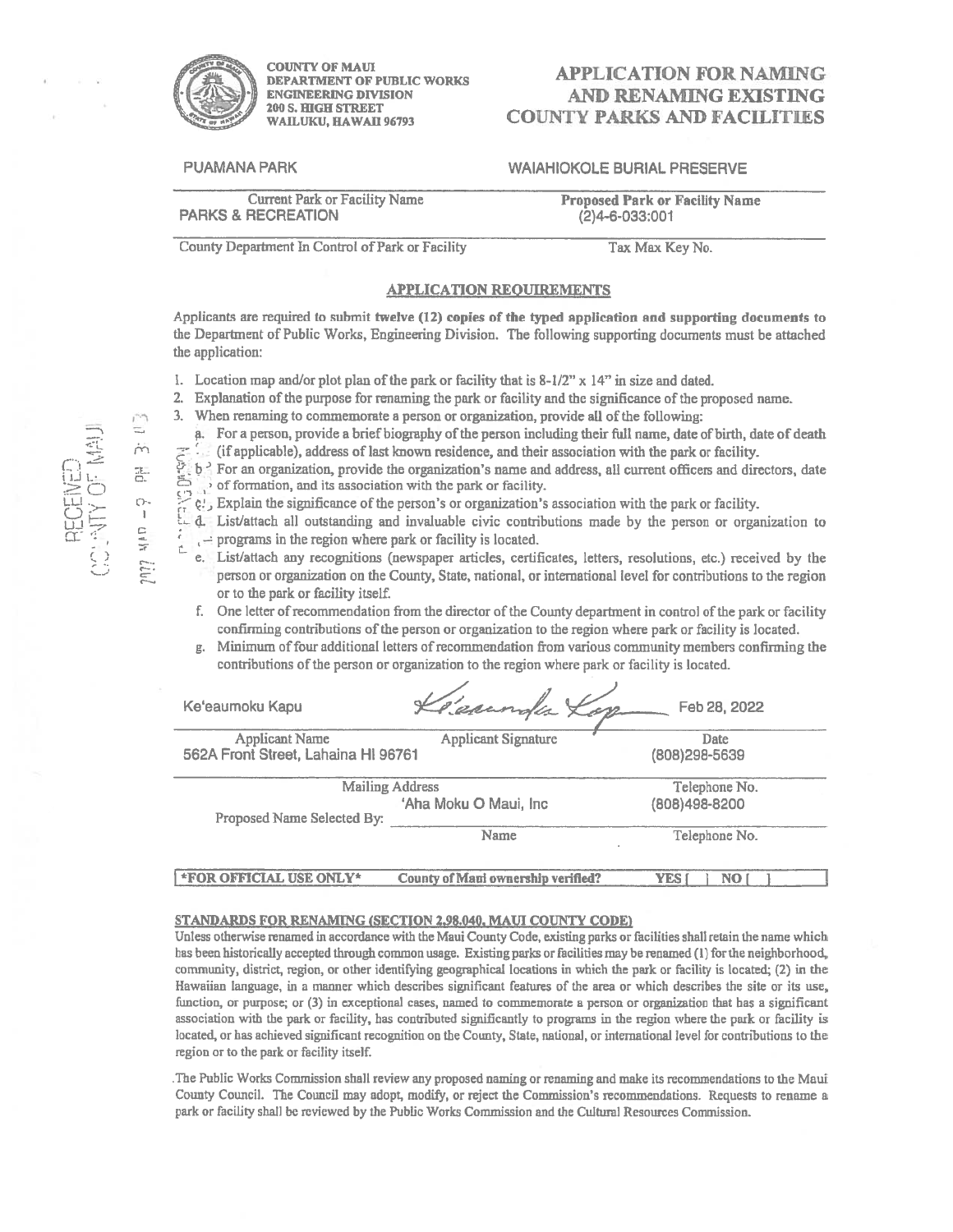# WAIAHIOKOLE BURIAL PRESERVE WAIAHIOKOLE BURIAL PRESERVE

E 'olu'olu, 'a'ole hana 'ino ho'i i keia 'aina. E kōkua i E 'olu'olu, 'a'ole hana 'mo ho'i I këia 'ama. E kökua I ka mālama pono 'ana i kēia wahi pana kahiko. ka mãlama pono 'ana I këia wahi pana kahiko.

pana Hawai'i kahiko ma lalo o ka mokuna 6E-11 o nā pana Hawai'i kahiko ma lab o ka mokuna 6El 1 0 na Ho'opa'i 'ia nō ka hana 'ino 'ia 'ana keia mau wahi Ho'opa'i 'ia no ka hana 'mo 'ía 'ana këia mau wahi kānāwai i hoʻololi 'ia o Hawai'i. kãnãwai I ho'ololi 'Ia o Hawai'i.

Damage to this historic site is punishable under HRS<sup>3</sup><br>6E-11, subject to a fine of \$10,000. It is unlawful to Damage to this historic site is punishable under HRS take, alter, or destroy any part of this historic site. GE-il, subject to afine of \$10,000. Itis unlawful to take, alter, or destroy any part of this historic site.

COUNTY OF MALL

2022

 $B<sub>4</sub>$ 

RECEIVED

NO ENTRY PERMITTED. Access to this sacred site is NO ENTRY PERMITTED. Access to this sacred site is engaged in traditional and customary practices. engaged in traditional and customary practices.limited to Kānaka Maoli cultural practitioners limited to Kãnaka Maoli cultural practitioners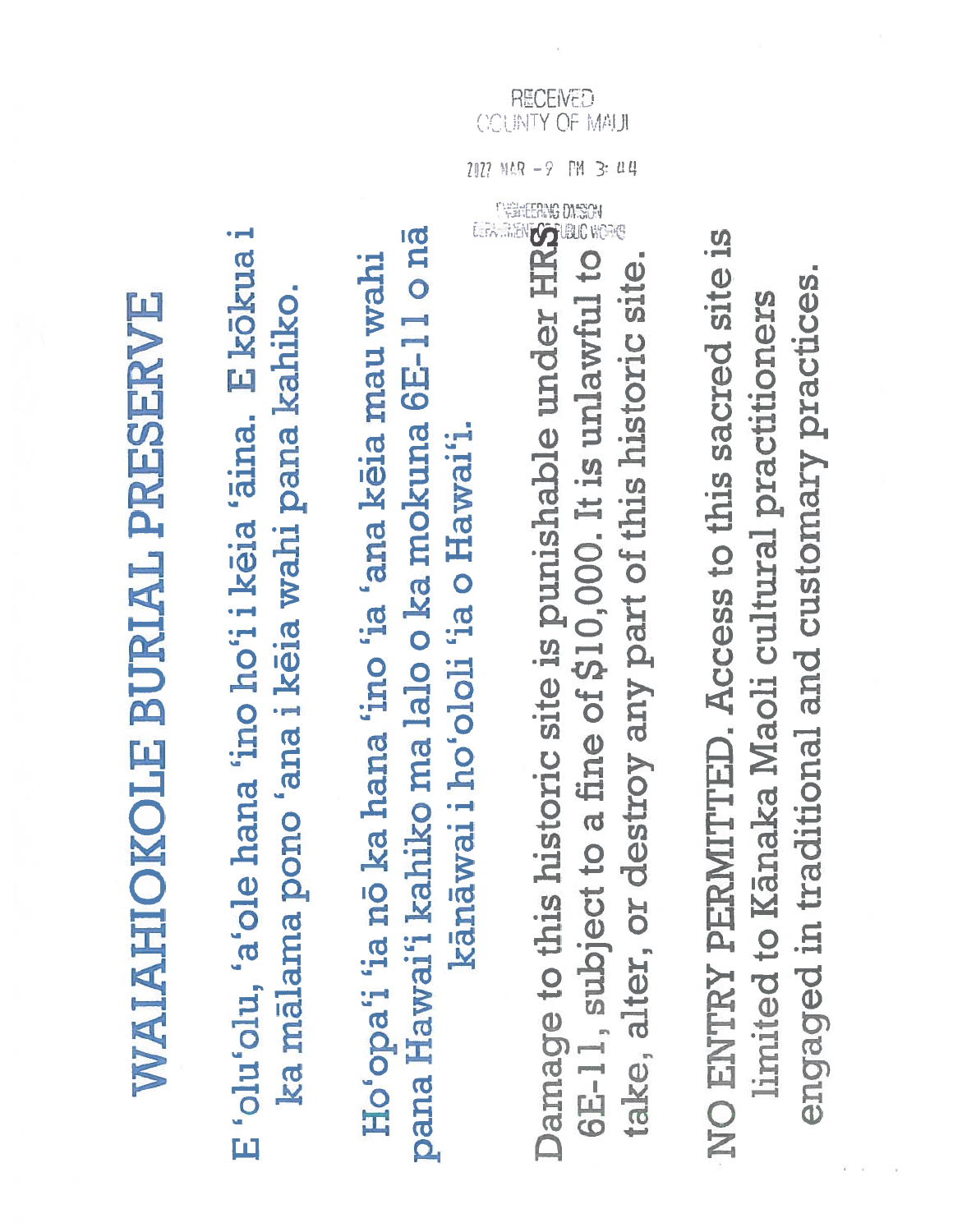

 $\frac{1}{2} \left( \tau \right)$ 

https://mail.google.com/mail/u/0/#inbox/FM/tcgzGmvLRqPsdXskBqBhkfLMpwhzTj?projeclor=1&messagePartld=0.1.7

 $1/2$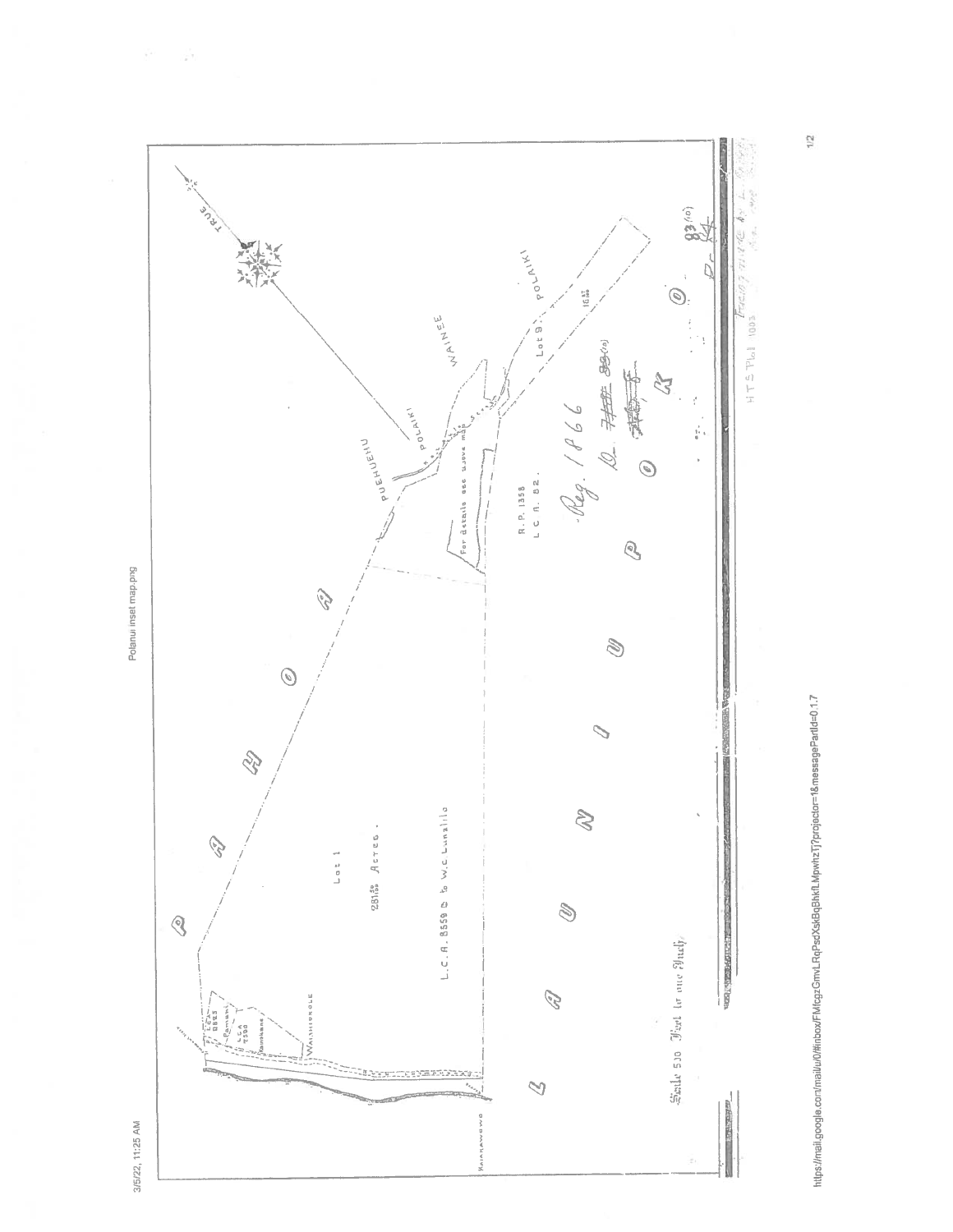Feb 28, 2022 - Plot map of former<br>County Park, now closed to the public

 $\tilde{\psi}$ 



 $\alpha$  is  $-$  to  $\pm$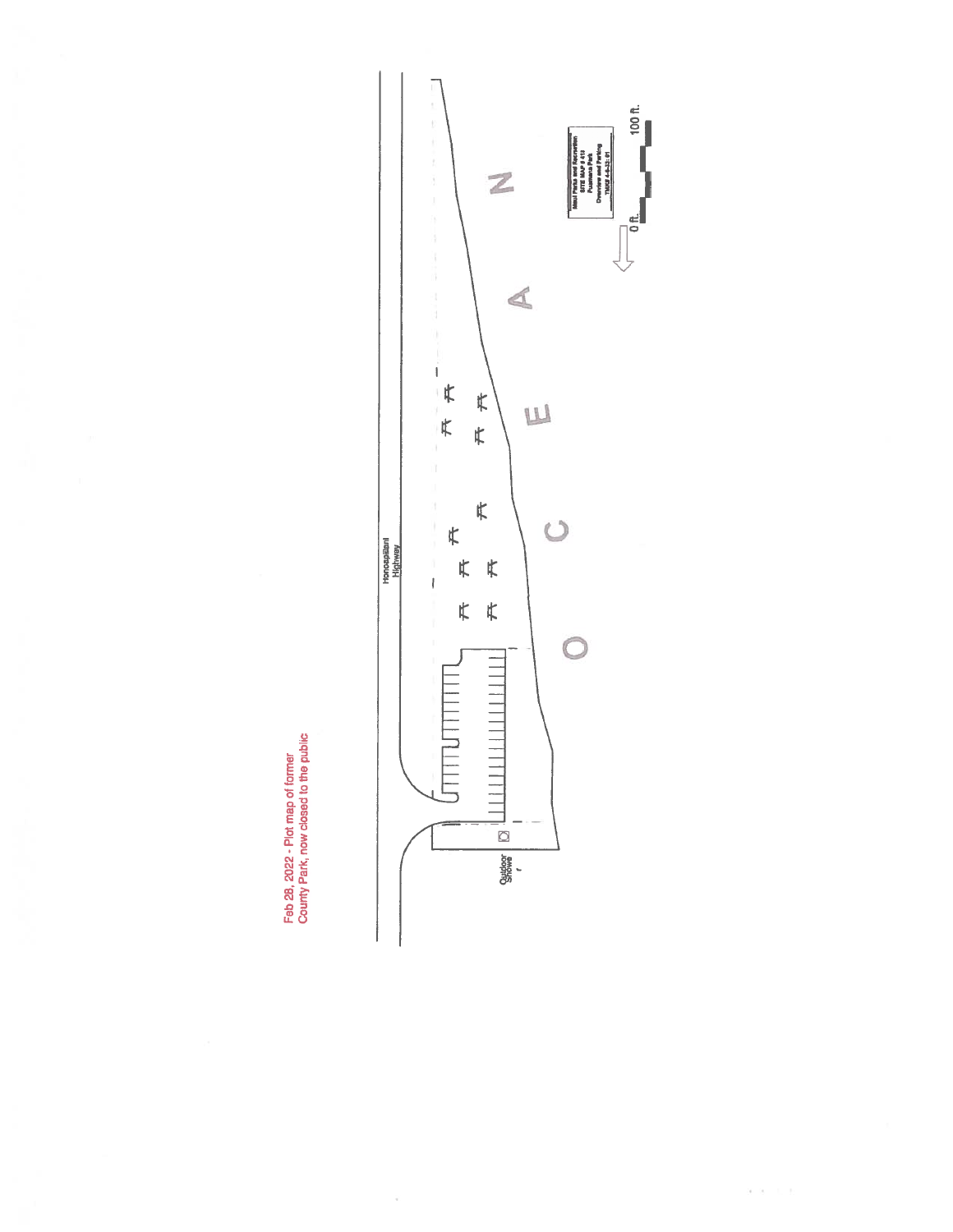$\Gamma_{\rm max}$ 

 $\sim$   $\sim$ 

'Aha Moku O Maui, Inc. (808)498-8200 562-A Front Street, Lahaina HI 96761 AhaMokuOMaui@Qmail.com



February 28, 2022

County of Maui Department of Public Works Engineering Division Wailuku, Hawaii 96793

Public Works Commissioners and DPW Staff,

'Aha Moku O Maui, Inc. is the 'Aha Moku island council which includes all 12 Moku of Maui who elect moku representatives from their active members, as well as <sup>a</sup> Council Chair. The island council provides consultation regarding moku-specific generational knowledge and traditional ahupua'a resource management. Each Moku holds regular meetings with their members on <sup>a</sup> monthly or as-needed basis. The entire council, comprised of 12-13 moku representatives, meets quarterly with the Chairperson of 'Aha Moku 0 Maui, Inc. The island council has separate meetings of its committees for 'Ama/Land, Ea/Air, Kai/Ocean, Wai/Water, Kahakai/Shoreline, and Iwi Küpuna/Burials.

Since before 2017, the coastal erosion of the former Puamana County Park has revealed many Hawaiian burials, hundreds of years old. Our cultural practitioners have been preparing the area for <sup>a</sup> burial preserve in accordance to the Burial Site Component of an Archaeological Data Recovery Plan for this area. Our BSCADRP was reviewed by the County's Corp Counsel and accepted by the State Historic Preservation Division (SHPD) last year. Maui County Department of Parks and Recreation is partnering with us to implement the burial <sup>p</sup>lan. This reques<sup>t</sup> for renaming complies with Maui County Code Section 2.98.040 which provides that parks or facilities may be renamed in the Hawaiian language, in <sup>a</sup> manner which describes significant features of the area or which describes the the site or its use, function, or purpose.

During the preparation of the BSCADRP, Lāhainā Moku's Iwi Kūpuna committee members conducted cultural and historical research to identify cultural and lineal descendants of the burials in this WAIAHIOKOLE area. Renaming "PUAMANA PARK" to "WAIAHIOKOLE BURIAL PRESERVE" functions to emphasize the County's order that the former par<sup>k</sup> is closed to the public and is currently reserved for cultural use. Restoring the name of this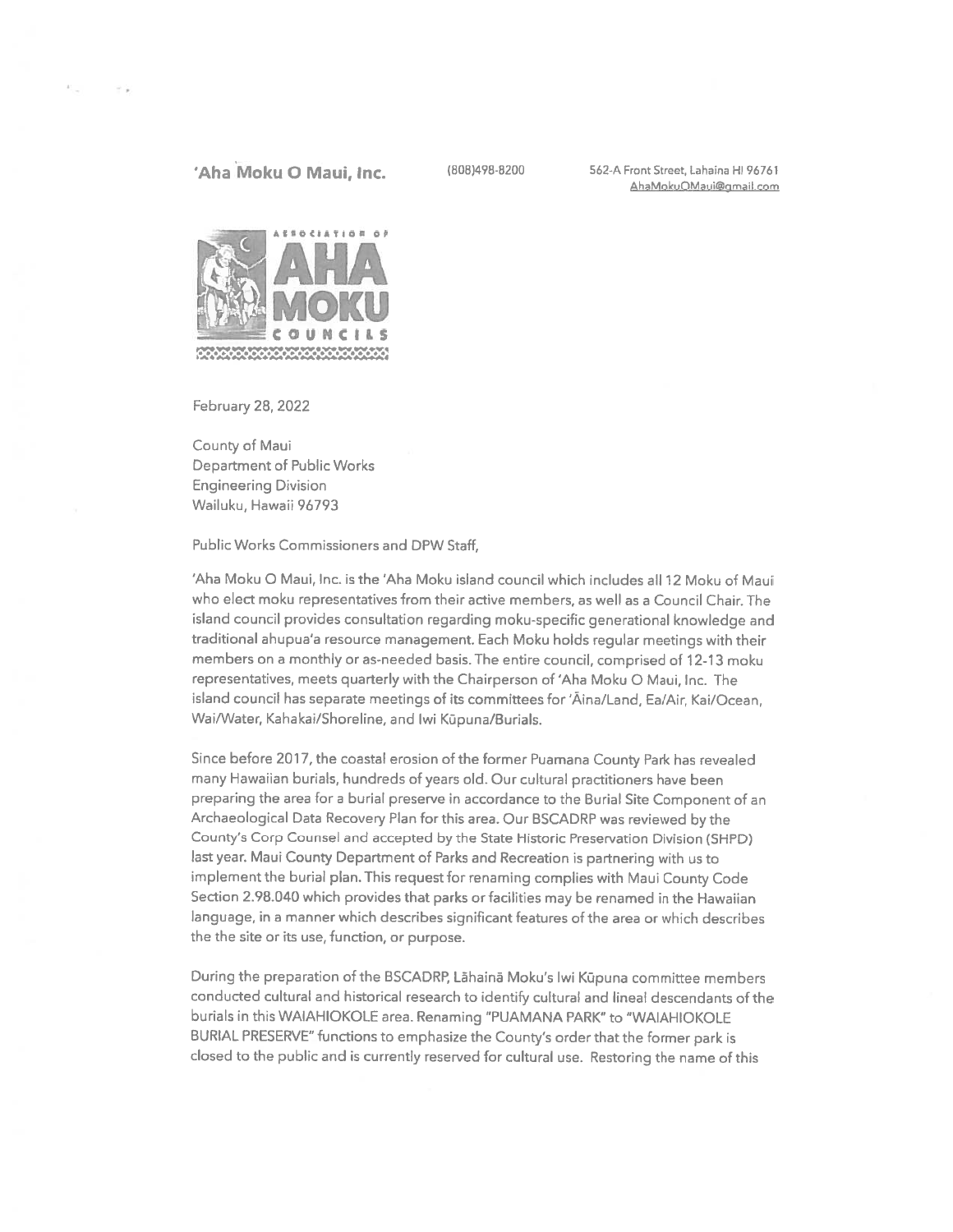#### Aha Moku 0 Maui, Inc. (808)498-8200 562-A Front Street, Lahaina HI <sup>96761</sup>

area, Waiahiokole, also brings back the historical mo'olelo and significance of this wahi pana as <sup>a</sup> burial complex, with multiple graveyards cited in native and foreign testimony of the Land Commission, Boundary Commission, and documented by governmen<sup>t</sup> surveyors and other cartographers.

We encourage you to examine the historical map of this area which clearly identifies this <sup>p</sup>lace as Waiahiokole and contact us for any questions you may have about this burial complex or the stakeholder meetings regarding the restoration of the Waiahiokole name. The cultural and lineal descendants have been consulted, as well as knowledgeable cultural practitioners and 'Olelo experts for correcting the name of Puamana to Waiahiokole.

Regards,

 $V_{\rm eff}$  .

 $\rightarrow$ 

Ke'eaumoku Kapu (808)298-5639 Council Chair 'Aha Moku 0 Maui, Inc.

CC: Fey McFarlane, Kàko'o Technical & Compliance

U'ilani Kapu, Lähainã Moku Po'o Kaipo Kekona, Ka'anapali Moku Po'o Clyde Kahalehau, Wailuku Moku Po'o Kia'i Collier, Hamakuapoko Moku Po'o Joyclynn Costa, Hãmâkualoa Moku Po'o Kyle Nakanelua, Ko'olau Moku Po'o Sam Akoi, Hana Moku Po'o Kaulki Lind, Kipahulu Moku Po'o Lyons Cabacungan, Kaupa Moku Po'o Chad Newman, Kahikinui Moku Po'o Carol-Marie Ka'onohi Lee, Honua'ula Moku Po'o Tim Bailey, Kula Moku Po'o (Mauka) Cody Nemet Tuivaiti, Kula (Makai)